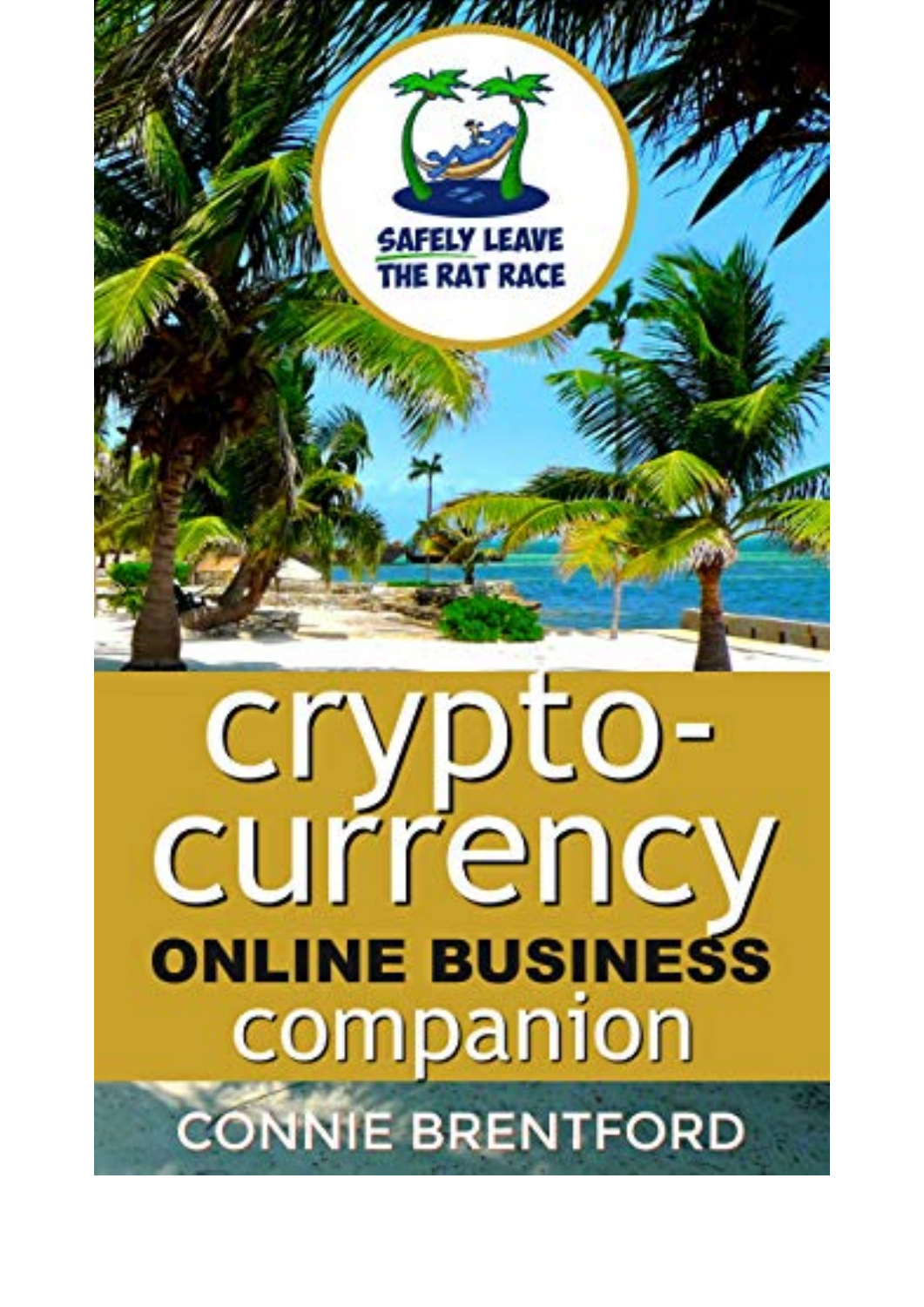*Connie Brentford*

**Cryptocurrency Online Business Companion: Safely Leave The Rat Race (Make Money Online Blogging Book 8)**

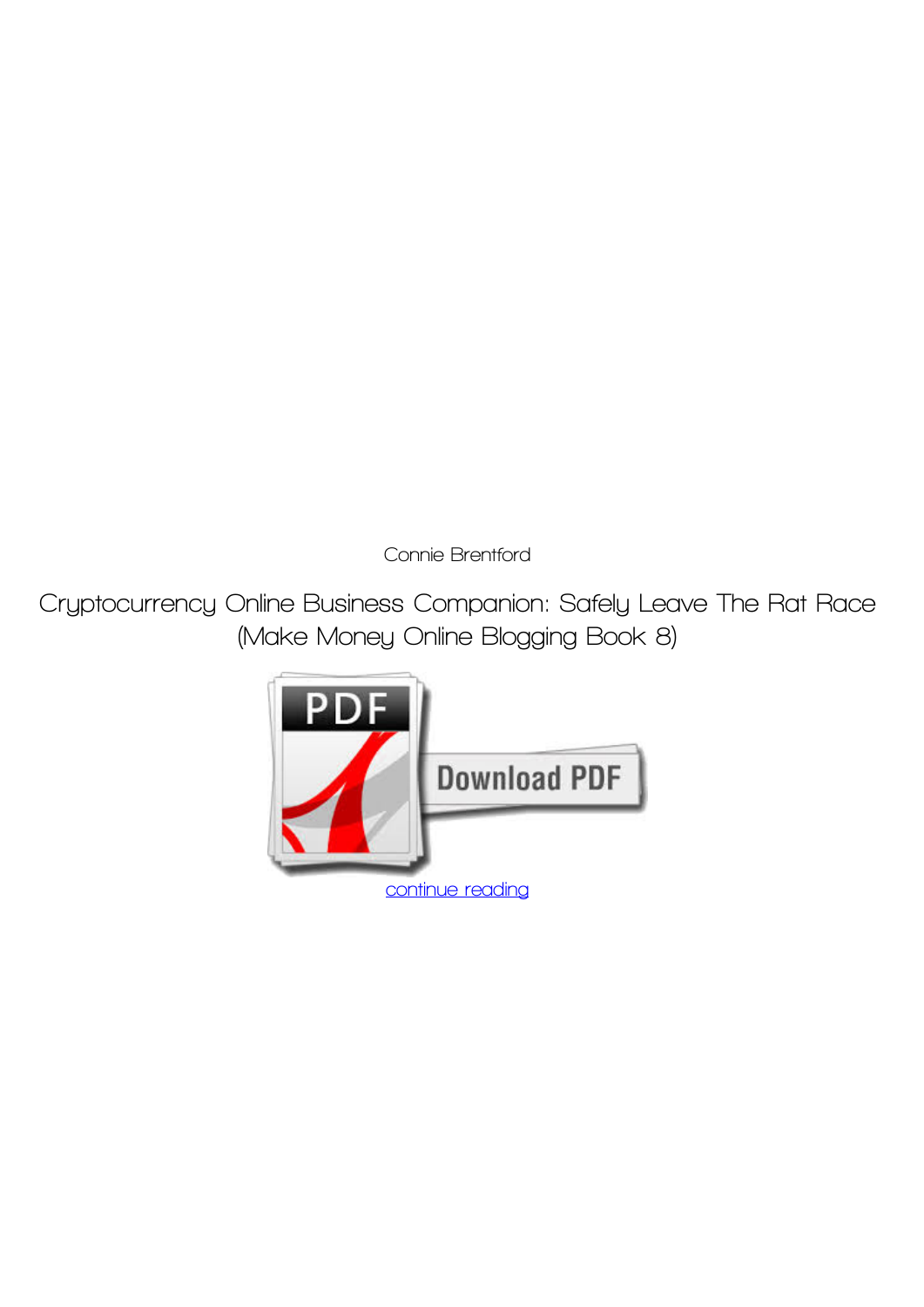**The perfect companion book to Start Your Cryptocurrency Online Business is here!Amazon Bestselling Author Connie Brentford teaches you how to make cash online by supporting others learn about and spend money on cryptocurrency. It includes ideas, exercises and hours of study in one place to save time and money. That is your deep dive into all the exciting crypto specific niche market information online.ve done the study for you personally.-Keywords, chats and hashtag lists particular to the cryptocurrency specific niche market and how you may use them to make money.-Over 20 blog post ideas that focus on any cryptocurrency blog in newbie, intermediate and advanced crypto types.-Popular websites and sociable media makes up about you to check out for warm ideas.-Where to find the information to create the very best blog posts.This companion covers:-How to recognize your ideal blog reader and write for them.Start living your wish existence and ditch your entire day job faster because we' Learn to make online income from an expert who has already established a profitable, internet sites for over twenty years. Scroll up, grab a copy and consider the first rung on the ladder today!**



**[continue reading](http://bit.ly/2Tge8Fv)**